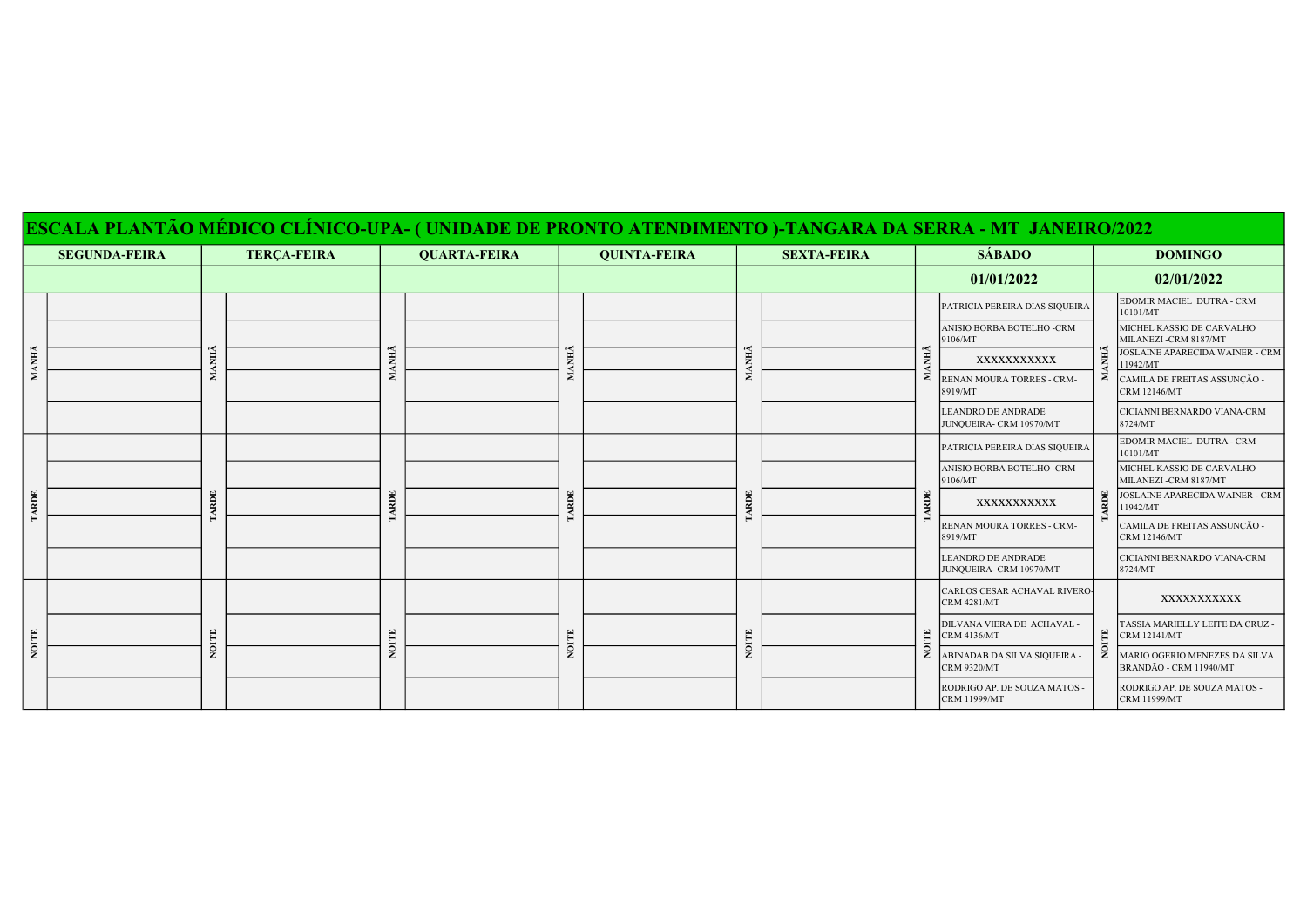|             | 03/01/2022                                           |  | 04/01/2022                                              |   | 05/01/2022                                                     |       | 06/01/2022                                                    |              | 07/01/2022                                                     |     | 08/01/2022                                          |     | 09/01/2022                                            |  |
|-------------|------------------------------------------------------|--|---------------------------------------------------------|---|----------------------------------------------------------------|-------|---------------------------------------------------------------|--------------|----------------------------------------------------------------|-----|-----------------------------------------------------|-----|-------------------------------------------------------|--|
|             | EDOMIR MACIEL DUTRA - CRM<br>10101/MT                |  | LUIZ FERNANDO VENTUROLI -<br>CRM 8685 /MT               |   | SOFIA NEMESIA TORRICO<br>MENDES-CRM 6849/MT                    |       | TASSIA MARIELLY LEITE DA CRUZ<br>$-CRM 12141/MT$              |              | EDOMIR MACIEL DUTRA - CRM<br>10101/MT                          |     | ABINADAB DA SILVA SIQUEIRA -<br><b>CRM 9320/MT</b>  |     | LUIZ FERNANDO VENTUROLI - CRM<br>8685 /MT             |  |
|             | TASSIA MARIELLY LEITE DA CRUZ<br>$-CRM$ 12141/ $MT$  |  | CAMILA DE FREITAS ASSUNÇÃO -<br><b>CRM 12146/MT</b>     |   | <b>ANISIO BORBA BOTELHO -CRM</b><br>9106/MT                    |       | EDOMIR MACIEL DUTRA - CRM<br>10101/MT                         |              | TASSIA MARIELLY LEITE DA CRUZ<br>$-CRM$ 12141/MT               |     | PATRICIA PEREIRA DIAS SIQUEIRA<br>CRM10095/MT       |     | EDOMIR MACIEL DUTRA - CRM<br>10101/MT                 |  |
| <b>ANHA</b> | CAMILA DE FREITAS ASSUNCÃO -<br><b>CRM 12146/MT</b>  |  | EDOMIR MACIEL DUTRA - CRM<br>10101/MT                   |   | PATRICIA PEREIRA DIAS SIQUEIRA<br>CRM10095/MT                  | М     | <b>SOFIA NEMESIA TORRICO</b><br>MENDES -CRM 6849/MT           | ŇЫ           | LUIZ FERNANDO VENTUROLI -<br><b>CRM 8685 /MT</b>               | ۱Ś. | LUIZ FERNANDO VENTUROLI -<br>CRM 8685 /MT           |     | ANISIO BORBA BOTELHO -CRM<br>9106/MT                  |  |
| ≍           | RENAN MOURA TORRES -CRM-<br>8919/MT                  |  | JOSLAINE APARECIDA WAINER<br><b>CRM 11942/MT</b>        |   | CAMILA DE FREITAS ASSUNCÃO -<br><b>CRM 12146/MT</b>            |       | JOSLAINE APARECIDA WAINER<br><b>CRM 11942/MT</b>              |              | RENAN MOURA TORRES -CRM-<br>8919/MT                            |     | CAMILA DE FREITAS ASSUNÇÃO -<br><b>CRM 12146/MT</b> |     | CAMILA DE FREITAS ASSUNCÃO -<br><b>CRM 12146/MT</b>   |  |
|             | ANISIO BORBA BOTELHO -CRM<br>9106/MT                 |  | JERRY DA SILVA MOTA - CRM<br>8713/MT                    |   | ROGERIO MACIEL DUTRA- CRM<br>11614/MT                          |       | MARIO OGERIO MENEZES DA<br>SILVA BRANDÃO - CRM 11940/MT       |              | <b>MARIO OGERIO MENEZES DA</b><br>SILVA BRANDÃO - CRM 11940/MT |     |                                                     |     | EANDRO DE ANDRADE JUNQUEIRA-<br><b>CRM 10970/MT</b>   |  |
|             | CAMILA DE FREITAS ASSUNÇÃO -<br><b>CRM 12146/MT</b>  |  | CAMILA DE FREITAS ASSUNÇÃO -<br><b>CRM 12146/MT</b>     |   | SOFIA NEMESIA TORRICO<br>MENDES-CRM 6849/MT                    |       | LUIZ FERNANDO VENTUROLI -<br><b>CRM 8685 /MT</b>              |              | EDOMIR MACIEL DUTRA - CRM<br>10101/MT                          |     | ABINADAB DA SILVA SIQUEIRA -<br><b>CRM 9320/MT</b>  |     | LUIZ FERNANDO VENTUROLI - CRM<br>8685 /MT             |  |
|             | EDOMIR MACIEL DUTRA - CRM<br>10101/MT                |  | LUIZ FERNANDO VENTUROLI -<br><b>CRM 8685 /MT</b>        |   | TASSIA MARIELLY LEITE DA CRUZ<br>$-CRM$ 12141/MT               |       | <b>TASSIA MARIELLY LEITE DA CRUZ</b><br>$-CRM 12141/MT$       |              | ANISIO BORBA BOTELHO -CRM<br>9106/MT                           | RDE | LUIZ FERNANDO VENTUROLI -<br><b>CRM 8685 /MT</b>    |     | EDOMIR MACIEL DUTRA - CRM<br>10101/MT                 |  |
| RDE         | <b>JERRY DA SILVA MOTA - CRM</b><br>8713/MT          |  | SOFIA NEMESIA TORRICO MENDES<br><b>CRM 6849/MT</b>      | ⋑ | PATRICIA PEREIRA DIAS SIQUEIRA<br>CRM10095/MT                  | RDE   | EDOMIR MACIEL DUTRA - CRM<br>10101/MT                         | RDE          | LUIZ FERNANDO VENTUROLI -<br>CRM 8685 /MT                      |     | PATRICIA PEREIRA DIAS SIQUEIRA-<br>CRM10095/MT      | RDE | XXXXXXXXXXX                                           |  |
|             | RENAN MOURA TORRES -CRM-<br>8919/MT                  |  | <b>JOSLAINE APARECIDA WAINER</b><br><b>CRM 11942/MT</b> |   | CAMILA DE FREITAS ASSUNCÃO -<br><b>CRM 12146/MT</b>            |       | <b>JOSLAINE APARECIDA WAINER</b><br><b>CRM 11942/MT</b>       |              | RENAN MOURA TORRES -CRM-<br>8919/MT                            |     | CAMILA DE FREITAS ASSUNÇÃO -<br><b>CRM 12146/MT</b> |     | CAMILA DE FREITAS ASSUNCÃO -<br><b>CRM 12146/MT</b>   |  |
|             | ANISIO BORBA BOTELHO -CRM<br>9106/MT                 |  | JERRY DA SILVA MOTA - CRM<br>8713/MT                    |   | ROGERIO MACIEL DUTRA- CRM<br>11614/MT                          |       | MARIO OGERIO MENEZES DA<br>SILVA BRANDÃO - CRM 11940/MT       |              | <b>MARIO OGERIO MENEZES DA</b><br>SILVA BRANDÃO - CRM 11940/MT |     |                                                     |     | LEANDRO DE ANDRADE JUNQUEIRA-<br><b>CRM 10970/MT</b>  |  |
|             | ABINADAB DA SILVA SIQUEIRA -<br><b>CRM 9320/MT</b>   |  | MICHEL KASSIO DE CARVALHO<br>MILANEZI -CRM 8187/MT      |   | CARLOS CESAR ACHAVAL RIVERC<br><b>CRM 4281/MT</b>              |       | <b>LEANDRO DE ANDRADE</b><br>JUNQUEIRA- CRM 10970/MT          |              |                                                                | 믑   | CARLOS CESAR ACHAVAL RIVERO<br><b>CRM 4281/MT</b>   |     | XXXXXXXXXXX                                           |  |
|             | EDOMIR MACIEL DUTRA - CRM<br>10101/MT                |  | EDOMIR MACIEL DUTRA - CRM<br>10101/MT                   |   | LUCIANA ELOISA BOLOGNESI<br>VICENZOTTO VELASCO -CRM<br>8701/MT | NOITE | LUCIANA ELOISA BOLOGNESI<br>VICENZOTTO VELASCO-CRM<br>8701/MT | $\mathbb{E}$ | RODRIGO AP. DE SOUZA MATOS -<br><b>CRM 11999/MT</b>            |     | PATRICIA PEREIRA DIAS SIQUEIRA<br>CRM10095/MT       | 몬   | CICIANNI BERNARDO VIANA-CRM<br>8724/MT                |  |
| NOITE       | XXXXXXXXXXX                                          |  | ABINADAB DA SILVA SIQUEIRA -<br><b>CRM 9320/MT</b>      |   | XXXXXXXXXXX                                                    |       | <b>SOFIA NEMESIA TORRICO</b><br>MENDES -CRM 6849/MT           |              | EDOMIR MACIEL DUTRA - CRM<br>10101/MT                          |     | ABINADAB DA SILVA SIQUEIRA -<br><b>CRM 9320/MT</b>  |     | ASSIA MARIELLY LEITE DA CRUZ -<br><b>CRM 12141/MT</b> |  |
|             | <b>LEANDRO DE ANDRADE</b><br>JUNQUEIRA- CRM 10970/MT |  | MARIO OGERIO MENEZES DA<br>SILVA BRANDÃO - CRM 11940/MT |   | JERRY DA SILVA MOTA - CRM<br>8713/MT                           |       | ROGERIO MACIEL DUTRA- CRM<br>11614/MT                         |              | <b>MARIO OGERIO MENEZES DA</b><br>SILVA BRANDÃO - CRM 11940/MT |     | RODRIGO AP. DE SOUZA MATOS -<br><b>CRM 11999/MT</b> |     | RODRIGO AP. DE SOUZA MATOS -<br><b>CRM 11999/MT</b>   |  |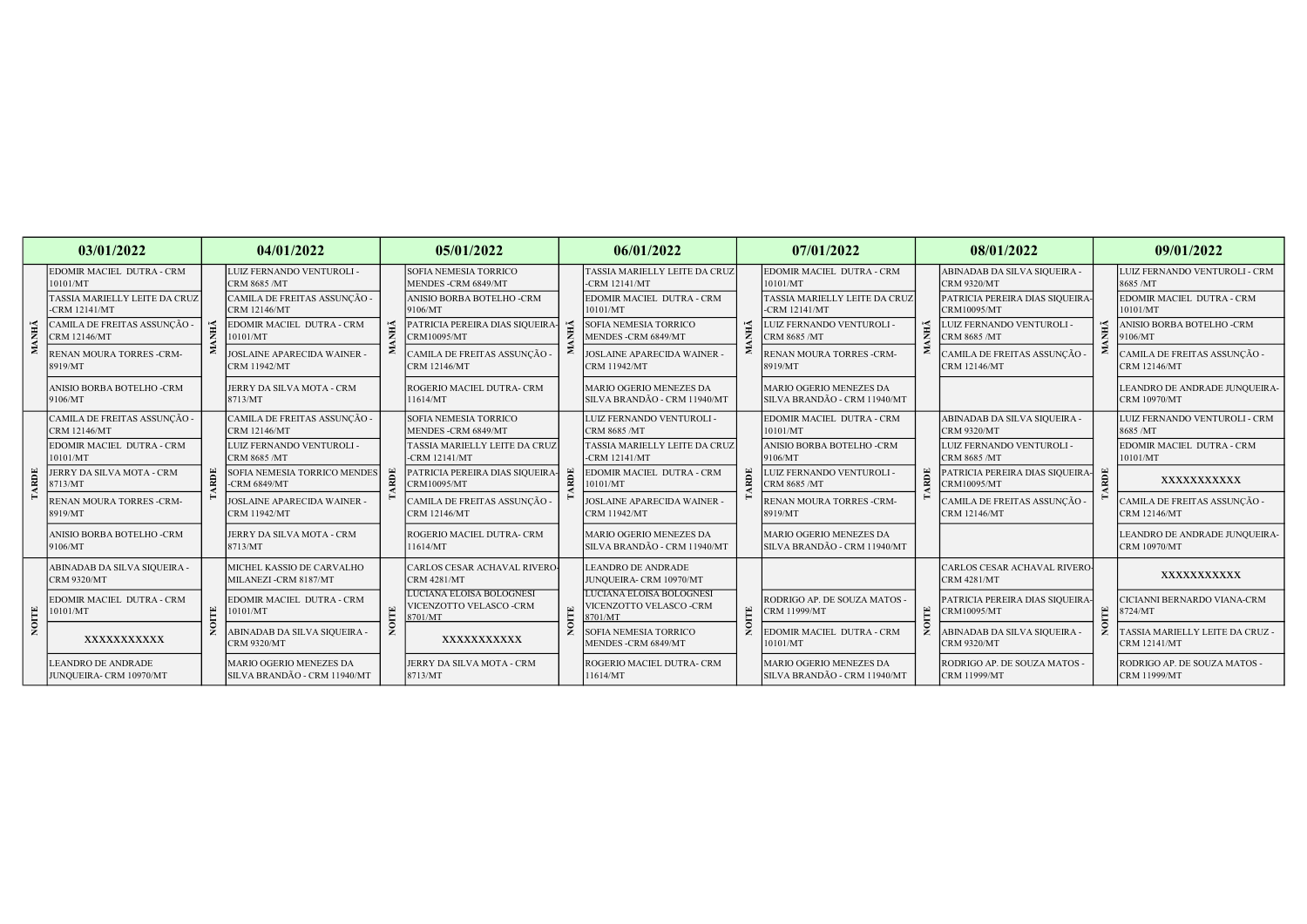|             | 10/01/2022                                          |   | 11/01/2022                                               |                                | 12/01/2022                                                            |                      | 13/01/2022                                                    |             | 14/01/2022                                              |                                              | 15/01/2022                                              |                | 16/01/2022                                              |
|-------------|-----------------------------------------------------|---|----------------------------------------------------------|--------------------------------|-----------------------------------------------------------------------|----------------------|---------------------------------------------------------------|-------------|---------------------------------------------------------|----------------------------------------------|---------------------------------------------------------|----------------|---------------------------------------------------------|
|             | EDOMIR MACIEL DUTRA - CRM<br>10101/MT               |   | LUIZ FERNANDO VENTUROLI -<br><b>CRM 8685 /MT</b>         |                                | <b>SOFIA NEMESIA TORRICO</b><br>MENDES - CRM 6849/MT                  |                      | TASSIA MARIELLY LEITE DA CRUZ<br>$-CRM$ 12141/MT              |             | EDOMIR MACIEL DUTRA - CRM<br>10101/MT                   |                                              | JOSLAINE APARECIDA WAINER -<br><b>CRM 11942/MT</b>      |                | MICHEL KASSIO DE CARVALHO<br>MILANEZI -CRM 8187/MT      |
|             | TASSIA MARIELLY LEITE DA CRUZ<br>-CRM 12141/MT      |   | CAMILA DE FREITAS ASSUNÇÃO -<br><b>CRM 12146/MT</b>      |                                | ANISIO BORBA BOTELHO -CRM<br>9106/MT                                  | $\tilde{\mathbf{H}}$ | EDOMIR MACIEL DUTRA - CRM<br>10101/MT                         |             | TASSIA MARIELLY LEITE DA CRUZ<br>-CRM 12141/MT          |                                              | ABINADAB DA SILVA SIQUEIRA -<br><b>CRM 9320/MT</b>      |                | LEANDRO DE ANDRADE JUNQUEIRA-<br><b>CRM 10970/MT</b>    |
|             | CAMILA DE FREITAS ASSUNÇÃO -<br>CRM 12146/MT        |   | EDOMIR MACIEL DUTRA - CRM<br>0101/MT                     | Ě                              | PATRICIA PEREIRA DIAS SIQUEIRA<br>CRM10095/MT                         |                      | ROGERIO MACIEL DUTRA- CRM<br>11614/MT                         | Ě           | LUIZ FERNANDO VENTUROLI -<br>CRM 8685 /MT               | É                                            | PATRICIA PEREIRA DIAS SIQUEIRA<br>CRM10095/MT           | $\overline{a}$ | EDOMIR MACIEL DUTRA - CRM<br>10101/MT                   |
| ANHÃ<br>Σ   | RENAN MOURA TORRES -CRM-<br>8919/MT                 |   | OSLAINE APARECIDA WAINER -<br><b>CRM 11942/MT</b>        | Σ.                             | CAMILA DE FREITAS ASSUNÇÃO -<br><b>CRM 12146/MT</b>                   | ≅                    | <b>JOSLAINE APARECIDA WAINER</b><br><b>CRM 11942/MT</b>       |             | RENAN MOURA TORRES -CRM-<br>8919/MT                     |                                              | RENAN MOURA TORRES -CRM-<br>8919/MT                     | - 2            | OSLAINE APARECIDA WAINER - CRM<br>1942/MT               |
|             | ANISIO BORBA BOTELHO -CRM<br>9106/MT                |   | <b>JERRY DA SILVA MOTA - CRM</b><br>8713/MT              |                                | ROGERIO MACIEL DUTRA- CRM<br>11614/MT                                 |                      | MARIO OGERIO MENEZES DA<br>SILVA BRANDÃO - CRM 11940/MT       |             | MARIO OGERIO MENEZES DA<br>SILVA BRANDÃO - CRM 11940/MT |                                              | <b>LEANDRO DE ANDRADE</b><br>JUNQUEIRA- CRM 10970/MT    |                | CICIANNI BERNARDO VIANA-CRM<br>8724/MT                  |
|             |                                                     |   |                                                          |                                |                                                                       |                      |                                                               |             |                                                         |                                              |                                                         |                | LUIZ FERNANDO VENTUROLI - CRM<br>8685/MT                |
|             | CAMILA DE FREITAS ASSUNÇÃO -<br><b>CRM 12146/MT</b> |   | CAMILA DE FREITAS ASSUNÇÃO -<br><b>CRM 12146/MT</b>      |                                | <b>SOFIA NEMESIA TORRICO</b><br>MENDES - CRM 6849/MT                  |                      | LUIZ FERNANDO VENTUROLI -<br><b>CRM 8685 /MT</b>              |             | EDOMIR MACIEL DUTRA - CRM<br>10101/MT                   | $\left\vert \underline{x}\right\rangle$<br>ğ | <b>JOSLAINE APARECIDA WAINER</b><br><b>CRM 11942/MT</b> |                | MICHEL KASSIO DE CARVALHO<br>MILANEZI -CRM 8187/MT      |
|             | EDOMIR MACIEL DUTRA - CRM<br>10101/MT               |   | LUIZ FERNANDO VENTUROLI -<br><b>CRM 8685 /MT</b>         |                                | TASSIA MARIELLY LEITE DA CRUZ<br>$-CRM$ 12141/ $MT$                   |                      | TASSIA MARIELLY LEITE DA CRUZ<br>$-CRM$ 12141/MT              |             | ANISIO BORBA BOTELHO -CRM<br>9106/MT                    |                                              | ABINADAB DA SILVA SIQUEIRA -<br><b>CRM 9320/MT</b>      |                | LEANDRO DE ANDRADE JUNQUEIRA-<br><b>CRM 10970/MT</b>    |
|             | <b>JERRY DA SILVA MOTA - CRM</b><br>8713/MT         |   | SOFIA NEMESIA TORRICO MENDES<br>-CRM 6849/MT             |                                | PATRICIA PEREIRA DIAS SIQUEIRA<br>CRM10095/MT                         |                      | EDOMIR MACIEL DUTRA - CRM<br>10101/MT                         |             |                                                         |                                              | PATRICIA PEREIRA DIAS SIQUEIRA<br>CRM10095/MT           |                | EDOMIR MACIEL DUTRA - CRM<br>10101/MT                   |
| <b>ARDE</b> | RENAN MOURA TORRES -CRM-<br>8919/MT                 |   | <b>OSLAINE APARECIDA WAINER -</b><br><b>CRM 11942/MT</b> | $\bf A\bf RDE$<br>$\mathbf{H}$ | CAMILA DE FREITAS ASSUNÇÃO -<br><b>CRM 12146/MT</b>                   | ARDE                 | <b>JOSLAINE APARECIDA WAINER</b><br>CRM 11942/MT              | <b>ARDE</b> | RENAN MOURA TORRES -CRM-<br>8919/MT                     |                                              | RENAN MOURA TORRES -CRM-<br>8919/MT                     |                | <b>IOSLAINE APARECIDA WAINER - CRM</b><br>11942/MT      |
|             | ANISIO BORBA BOTELHO -CRM<br>9106/MT                |   | JERRY DA SILVA MOTA - CRM<br>8713/MT                     |                                | ROGERIO MACIEL DUTRA- CRM<br>11614/MT                                 |                      | MARIO OGERIO MENEZES DA<br>SILVA BRANDÃO - CRM 11940/MT       |             | MARIO OGERIO MENEZES DA<br>SILVA BRANDÃO - CRM 11940/MT |                                              | <b>LEANDRO DE ANDRADE</b><br>JUNQUEIRA- CRM 10970/MT    |                | CICIANNI BERNARDO VIANA-CRM<br>8724/MT                  |
|             |                                                     |   |                                                          |                                |                                                                       |                      |                                                               |             | PATRICIA PEREIRA DIAS SIQUEIRA-<br>CRM10095/MT          |                                              | LUIZ FERNANDO VENTUROLI -<br><b>CRM 8685 /MT</b>        |                | LUIZ FERNANDO VENTUROLI - CRM<br>8685 /MT               |
|             | ABINADAB DA SILVA SIQUEIRA -<br><b>CRM 9320/MT</b>  |   | MICHEL KASSIO DE CARVALHO<br>MILANEZI -CRM 8187/MT       |                                | CARLOS CESAR ACHAVAL RIVERO<br><b>CRM 4281/MT</b>                     |                      | <b>LEANDRO DE ANDRADE</b><br>JUNQUEIRA- CRM 10970/MT          |             | ANISIO BORBA BOTELHO -CRM<br>9106/MT                    |                                              | ABINADAB DA SILVA SIQUEIRA -<br><b>CRM 9320/MT</b>      |                | MARIO OGERIO MENEZES DA SILVA<br>BRANDÃO - CRM 11940/MT |
| Ë           | <b>ARLOS CESAR ACHAVAL RIVERO-</b><br>CRM 4281/MT   | Е | EDOMIR MACIEL DUTRA - CRM<br>0101/MT                     | Ë                              | <b>LUCIANA ELOISA BOLOGNESI</b><br>VICENZOTTO VELASCO -CRM<br>8701/MT | E                    | LUCIANA ELOISA BOLOGNESI<br>VICENZOTTO VELASCO-CRM<br>8701/MT | $\Xi$       | RODRIGO AP. DE SOUZA MATOS -<br><b>CRM 11999/MT</b>     | 본                                            | PATRICIA PEREIRA DIAS SIQUEIRA<br>CRM10095/MT           | 몬              | <b>TASSIA MARIELLY LEITE DA CRUZ -</b><br>CRM 12141/MT  |
|             | DILVANA VIERA DE ACHAVAL<br><b>CRM 4136/MT</b>      |   | ABINADAB DA SILVA SIQUEIRA -<br><b>CRM 9320/MT</b>       |                                | EDOMIR MACIEL DUTRA - CRM<br>10101/MT                                 |                      | <b>SOFIA NEMESIA TORRICO</b><br>MENDES -CRM 6849/MT           |             | EDOMIR MACIEL DUTRA - CRM<br>10101/MT                   |                                              | CARLOS CESAR ACHAVAL RIVERO<br><b>CRM 4281/MT</b>       |                | CICIANNI BERNARDO VIANA-CRM<br>8724/MT                  |
|             |                                                     |   | ANISIO BORBA BOTELHO -CRM<br>9106/MT                     |                                | JERRY DA SILVA MOTA - CRM<br>8713/MT                                  |                      | ROGERIO MACIEL DUTRA- CRM<br>11614/MT                         |             | CICIANNI BERNARDO VIANA-CRM<br>8724/MT                  |                                              | RODRIGO AP. DE SOUZA MATOS -<br><b>CRM 11999/MT</b>     |                | RODRIGO AP. DE SOUZA MATOS -<br>CRM 11999/MT            |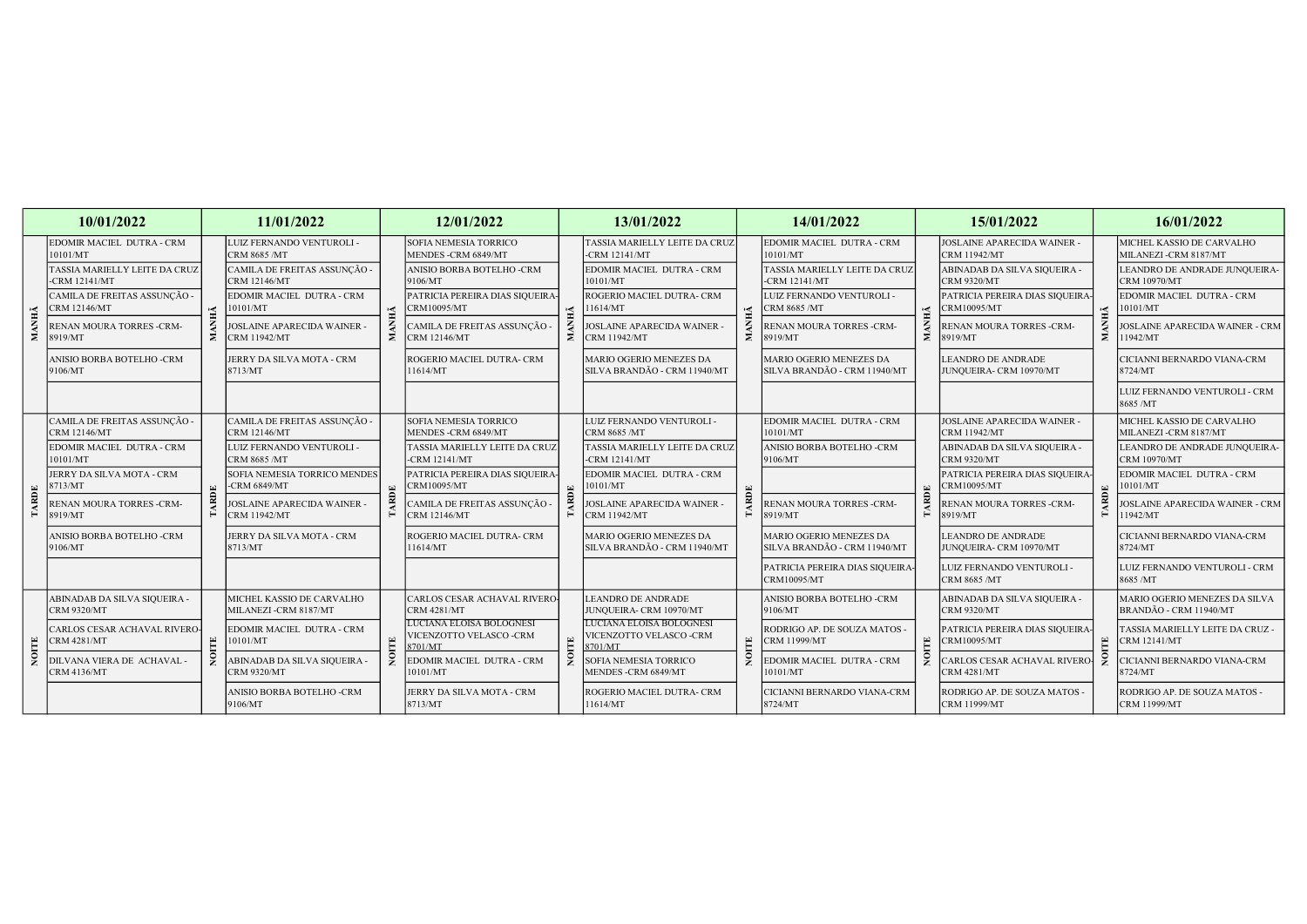|       | 17/01/2022                                              |                                           | 18/01/2022                                               |                                                      | 19/01/2022                                          |                                                | 20/01/2022                                              |                                       | 21/01/2022                                              |                                            | 22/01/2022                                           |                                                      | 23/01/2022                                             |  |
|-------|---------------------------------------------------------|-------------------------------------------|----------------------------------------------------------|------------------------------------------------------|-----------------------------------------------------|------------------------------------------------|---------------------------------------------------------|---------------------------------------|---------------------------------------------------------|--------------------------------------------|------------------------------------------------------|------------------------------------------------------|--------------------------------------------------------|--|
|       | EDOMIR MACIEL DUTRA - CRM<br>10101/MT                   |                                           | LUIZ FERNANDO VENTUROLI -<br>CRM 8685 /MT                |                                                      | <b>SOFIA NEMESIA TORRICO</b><br>MENDES -CRM 6849/MT |                                                | TASSIA MARIELLY LEITE DA CRUZ<br>-CRM 12141/MT          |                                       | EDOMIR MACIEL DUTRA - CRM<br>10101/MT                   |                                            | ABINADAB DA SILVA SIQUEIRA -<br><b>CRM 9320/MT</b>   |                                                      | LEANDRO DE ANDRADE JUNQUEIRA-<br>CRM 10970/MT          |  |
|       | TASSIA MARIELLY LEITE DA CRUZ<br><b>CRM 12141/MT</b>    |                                           | CAMILA DE FREITAS ASSUNÇÃO -<br><b>CRM 12146/MT</b>      |                                                      | ANISIO BORBA BOTELHO -CRM<br>9106/MT                |                                                | EDOMIR MACIEL DUTRA - CRM<br>10101/MT                   |                                       | TASSIA MARIELLY LEITE DA CRUZ<br>-CRM 12141/MT          |                                            | ROGERIO MACIEL DUTRA- CRM<br>11614/MT                |                                                      | ROGERIO MACIEL DUTRA- CRM<br>11614/MT                  |  |
|       | CAMILA DE FREITAS ASSUNÇÃO -<br><b>CRM 12146/MT</b>     |                                           | EDOMIR MACIEL DUTRA - CRM<br>10101/MT                    |                                                      | PATRICIA PEREIRA DIAS SIQUEIRA<br>CRM10095/MT       |                                                | SOFIA NEMESIA TORRICO<br>MENDES -CRM 6849/MT            |                                       | LUIZ FERNANDO VENTUROLI -<br>CRM 8685 /MT               | <b>MANHĂ</b>                               | PATRICIA PEREIRA DIAS SIQUEIRA<br>CRM10095/MT        |                                                      | EDOMIR MACIEL DUTRA - CRM<br>10101/MT                  |  |
| MANHÃ | RENAN MOURA TORRES -CRM-<br>8919/MT                     |                                           | OSLAINE APARECIDA WAINER -<br><b>RM 11942/MT</b>         | МАНЫ                                                 |                                                     |                                                | <b>JOSLAINE APARECIDA WAINER -</b><br>CRM 11942/MT      | ANHÃ                                  |                                                         |                                            | RENAN MOURA TORRES -CRM-<br>8919/MT                  | ANHÃ                                                 | <b>ENAN MOURA TORRES -CRM-</b><br>3919/MT              |  |
|       |                                                         |                                           |                                                          |                                                      | <b>THIAGO RIBEIRO DA SILVA -CRM</b><br>12986        |                                                | MARCELO LOPES DE SOUZA CRM<br>13195/MT                  |                                       | SOFIA NEMESIA TORRICO<br>MENDES - CRM 6849/MT           |                                            | SOFIA NEMESIA TORRICO<br>MENDES -CRM 6849/MT         |                                                      | SOFIA NEMESIA TORRICO MENDES -<br><b>CRM 6849/MT</b>   |  |
|       | ANISIO BORBA BOTELHO -CRM<br>9106/MT                    |                                           | JERRY DA SILVA MOTA - CRM<br>8713/MT                     |                                                      | JERRY DA SILVA MOTA - CRM<br>8713/MT                |                                                | MARIO OGERIO MENEZES DA<br>SILVA BRANDÃO - CRM 11940/MT |                                       | MARIO OGERIO MENEZES DA<br>SILVA BRANDÃO - CRM 11940/MT |                                            | <b>LEANDRO DE ANDRADE</b><br>JUNQUEIRA- CRM 10970/MT |                                                      | CICIANNI BERNARDO VIANA-CRM<br>8724/MT                 |  |
|       | <b>JOSLAINE APARECIDA WAINER</b><br><b>CRM 11942/MT</b> |                                           | THIAGO RIBEIRO DA SILVA-CRM<br>12986                     |                                                      | JOSLAINE APARECIDA WAINER<br><b>CRM 11942/MT</b>    |                                                | THIAGO RIBEIRO DA SILVA -CRM<br>12986                   |                                       | THIAGO RIBEIRO DA SILVA -CRM<br>12986                   |                                            | THIAGO RIBEIRO DA SILVA -CRM<br>12986                |                                                      | THIAGO RIBEIRO DA SILVA-CRM<br>12986                   |  |
|       | CAMILA DE FREITAS ASSUNÇÃO -<br>CRM 12146/MT            |                                           | CAMILA DE FREITAS ASSUNÇÃO -<br>CRM 12146/MT             |                                                      | <b>SOFIA NEMESIA TORRICO</b><br>MENDES -CRM 6849/MT |                                                | LUIZ FERNANDO VENTUROLI -<br>CRM 8685 /MT               |                                       | EDOMIR MACIEL DUTRA - CRM<br>10101/MT                   |                                            | ABINADAB DA SILVA SIQUEIRA -<br><b>CRM 9320/MT</b>   |                                                      | EDOMIR MACIEL DUTRA - CRM<br>10101/MT                  |  |
|       | EDOMIR MACIEL DUTRA - CRM<br>10101/MT                   | LUIZ FERNANDO VENTUROLI -<br>CRM 8685 /MT |                                                          | TASSIA MARIELLY LEITE DA CRUZ<br><b>CRM 12141/MT</b> |                                                     | TASSIA MARIELLY LEITE DA CRUZ<br>-CRM 12141/MT |                                                         | ANISIO BORBA BOTELHO -CRM<br>9106/MT  |                                                         |                                            |                                                      | LEANDRO DE ANDRADE JUNQUEIRA-<br><b>CRM 10970/MT</b> |                                                        |  |
|       | JERRY DA SILVA MOTA - CRM<br>8713/MT                    |                                           |                                                          |                                                      | PATRICIA PEREIRA DIAS SIQUEIRA<br>CRM10095/MT       |                                                | EDOMIR MACIEL DUTRA - CRM<br>10101/MT                   |                                       |                                                         | RDE                                        | PATRICIA PEREIRA DIAS SIQUEIRA<br>CRM10095/MT        |                                                      |                                                        |  |
| RDE   | RENAN MOURA TORRES -CRM-<br>8919/MT                     | RDE                                       | OSLAINE APARECIDA WAINER -<br>RDE<br><b>CRM 11942/MT</b> |                                                      |                                                     | RDE                                            | JOSLAINE APARECIDA WAINER<br><b>CRM 11942/MT</b>        | RDE                                   |                                                         |                                            | RENAN MOURA TORRES -CRM-<br>8919/MT                  | RDE                                                  | RENAN MOURA TORRES -CRM-<br>3919/MT                    |  |
|       | <b>LUIZ FERNANDO VENTUROLI -</b><br><b>CRM 8685 /MT</b> |                                           | ROGERIO MACIEL DUTRA- CRM<br>1614/MT                     |                                                      | THIAGO RIBEIRO DA SILVA -CRM<br>12986               |                                                | MARCELO LOPES DE SOUZA CRM<br>13195/MT                  |                                       | MARCELO LOPES DE SOUZA CRM<br>13195/MT                  |                                            | MARCELO LOPES DE SOUZA CRM<br>13195/MT               | SOFIA NEMESIA TORRICO MENDES -<br><b>CRM 6849/MT</b> |                                                        |  |
|       | ANISIO BORBA BOTELHO -CRM<br>9106/MT                    |                                           | JERRY DA SILVA MOTA - CRM<br>8713/MT                     |                                                      | JERRY DA SILVA MOTA - CRM<br>8713/MT                |                                                | MARIO OGERIO MENEZES DA<br>SILVA BRANDÃO - CRM 11940/MT |                                       | MARIO OGERIO MENEZES DA<br>SILVA BRANDÃO - CRM 11940/MT |                                            | <b>LEANDRO DE ANDRADE</b><br>JUNQUEIRA- CRM 10970/MT |                                                      | CICIANNI BERNARDO VIANA-CRM<br>8724/MT                 |  |
|       | THIAGO RIBEIRO DA SILVA -CRM<br>12986                   |                                           | THIAGO RIBEIRO DA SILVA -CRM<br>12986                    |                                                      | JOSLAINE APARECIDA WAINER<br><b>CRM 11942/MT</b>    |                                                | THIAGO RIBEIRO DA SILVA -CRM<br>12986                   |                                       | THIAGO RIBEIRO DA SILVA-CRM<br>12986                    | THIAGO RIBEIRO DA SILVA -CRM<br>12986      |                                                      | THIAGO RIBEIRO DA SILVA-CRM<br>12986                 |                                                        |  |
|       | ABINADAB DA SILVA SIQUEIRA -<br><b>CRM 9320/MT</b>      |                                           | MICHEL KASSIO DE CARVALHO<br>MILANEZI -CRM 8187/MT       |                                                      | CARLOS CESAR ACHAVAL RIVERO<br>CRM 4281/MT          |                                                | JOENY DE CAMPOS -CRM 2083/MT                            |                                       | MICHEL KASSIO DE CARVALHO<br>MILANEZI -CRM 8187/MT      |                                            | ABINADAB DA SILVA SIQUEIRA -<br><b>CRM 9320/MT</b>   |                                                      | TASSIA MARIELLY LEITE DA CRUZ -<br><b>CRM 12141/MT</b> |  |
|       | CARLOS CESAR ACHAVAL RIVERO<br>CRM 4281/MT              |                                           | EDOMIR MACIEL DUTRA - CRM<br>10101/MT                    |                                                      |                                                     |                                                |                                                         |                                       | RODRIGO AP. DE SOUZA MATOS -<br>CRM 11999/MT            |                                            | PATRICIA PEREIRA DIAS SIQUEIRA<br>CRM10095/MT        |                                                      | ANISIO BORBA BOTELHO -CRM<br>9106/MT                   |  |
|       |                                                         |                                           |                                                          | NOITE                                                | ROGERIO MACIEL DUTRA- CRM<br>11614/MT               | NOITE                                          |                                                         |                                       | MARCELO LOPES DE SOUZA CRM<br>13195/MT                  | ş                                          | MARCELO LOPES DE SOUZA CRM<br>13195/MT               | NOIT                                                 | <b>AARCELO LOPES DE SOUZA CRM</b><br>3195/MT           |  |
|       | DILVANA VIERA DE ACHAVAL<br><b>CRM 4136/MT</b>          |                                           | ABINADAB DA SILVA SIQUEIRA -<br><b>CRM 9320/MT</b>       |                                                      | ANISIO BORBA BOTELHO -CRM<br>9106/MT                |                                                | <b>SOFIA NEMESIA TORRICO</b><br>MENDES -CRM 6849/MT     | EDOMIR MACIEL DUTRA - CRM<br>10101/MT |                                                         | CARLOS CESAR ACHAVAL RIVERO<br>CRM 4281/MT |                                                      | JOENY DE CAMPOS -CRM 2083/MT                         |                                                        |  |
|       | LEANDRO DE ANDRADE<br>JUNQUEIRA- CRM 10970/MT           |                                           | ANISIO BORBA BOTELHO -CRM<br>9106/MT                     |                                                      |                                                     |                                                | ROGERIO MACIEL DUTRA- CRM<br>11614/MT                   |                                       | CICIANNI BERNARDO VIANA-CRM<br>8724/MT                  |                                            | RODRIGO AP. DE SOUZA MATOS -<br><b>CRM 11999/MT</b>  |                                                      | RODRIGO AP. DE SOUZA MATOS -<br><b>CRM 11999/MT</b>    |  |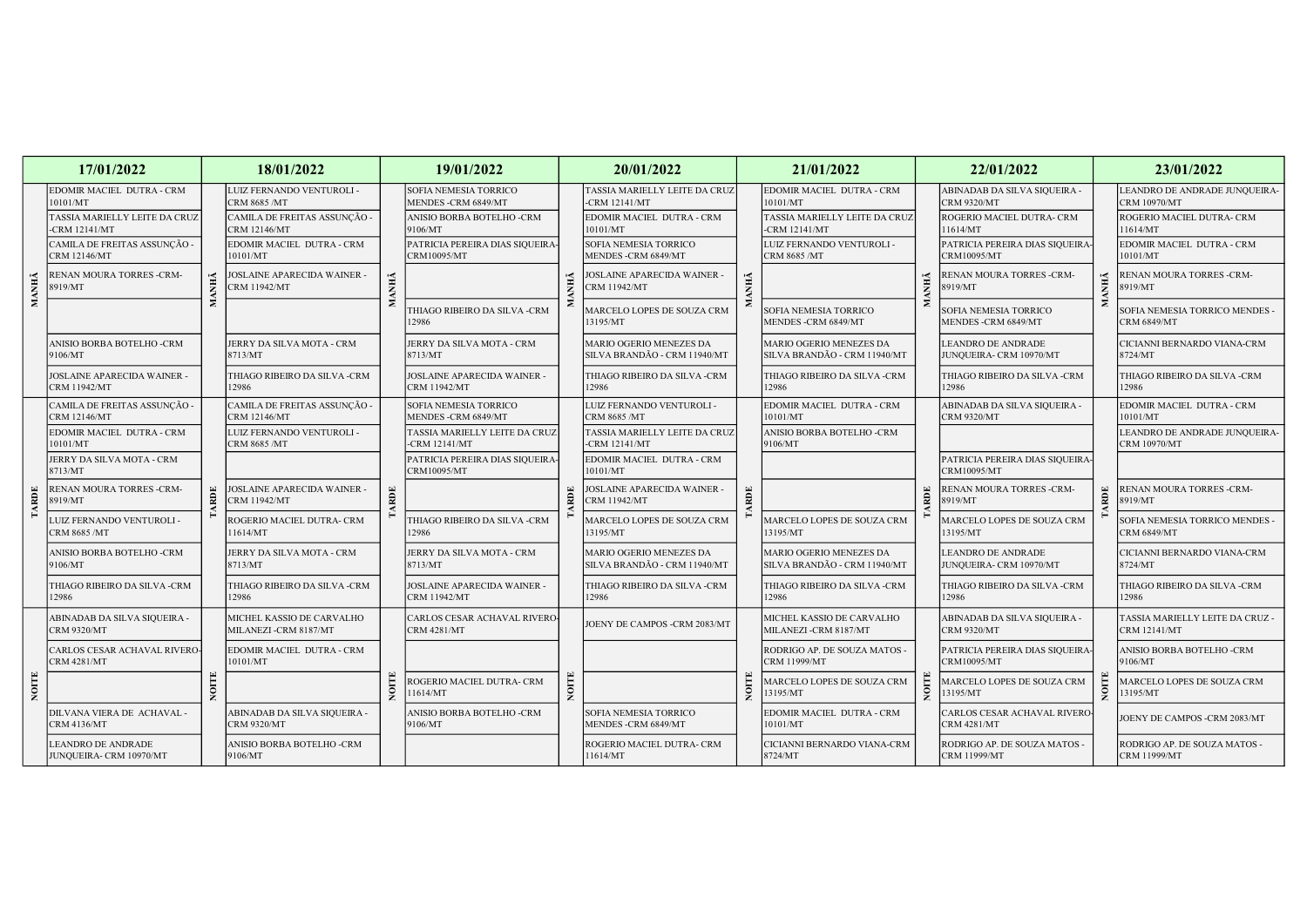|             | 24/01/2022                                         |  | 25/01/2022                                          |             | 26/01/2022                                           |                                                               | 27/01/2022                                                                                                                                                                                                                                                                                                                                                                                                                                                                                                                                                  |                                              | 28/01/2022                                              |                                              | 29/01/2022                                                     | 30/01/2022                                           |  |
|-------------|----------------------------------------------------|--|-----------------------------------------------------|-------------|------------------------------------------------------|---------------------------------------------------------------|-------------------------------------------------------------------------------------------------------------------------------------------------------------------------------------------------------------------------------------------------------------------------------------------------------------------------------------------------------------------------------------------------------------------------------------------------------------------------------------------------------------------------------------------------------------|----------------------------------------------|---------------------------------------------------------|----------------------------------------------|----------------------------------------------------------------|------------------------------------------------------|--|
|             | EDOMIR MACIEL DUTRA - CRM<br>10101/MT              |  |                                                     |             | TASSIA MARIELLY LEITE DA CRUZ<br><b>CRM 12141/MT</b> |                                                               | TASSIA MARIELLY LEITE DA CRUZ<br>-CRM 12141/MT                                                                                                                                                                                                                                                                                                                                                                                                                                                                                                              |                                              | EDOMIR MACIEL DUTRA - CRM<br>10101/MT                   |                                              | PATRICIA PEREIRA DIAS SIQUEIRA                                 | EDOMIR MACIEL DUTRA - CRM<br>10101/MT                |  |
|             | TASSIA MARIELLY LEITE DA CRUZ<br>-CRM 12141/MT     |  | CAMILA DE FREITAS ASSUNÇÃO -<br><b>CRM 12146/MT</b> |             |                                                      |                                                               | EDOMIR MACIEL DUTRA - CRM<br>10101/MT                                                                                                                                                                                                                                                                                                                                                                                                                                                                                                                       |                                              | TASSIA MARIELLY LEITE DA CRUZ<br><b>CRM 12141/MT</b>    |                                              |                                                                | MICHEL KASSIO DE CARVALHO<br>MILANEZI-CRM 8187/MT    |  |
|             | CAMILA DE FREITAS ASSUNÇÃO -<br>CRM 12146/MT       |  | EDOMIR MACIEL DUTRA - CRM<br>10101/MT               |             | PATRICIA PEREIRA DIAS SIQUEIRA-<br>CRM10095/MT       |                                                               |                                                                                                                                                                                                                                                                                                                                                                                                                                                                                                                                                             |                                              | LUIZ FERNANDO VENTUROLI -<br>CRM 8685 /MT               |                                              | EDOMIR MACIEL DUTRA - CRM<br>10101/MT                          | ANISIO BORBA BOTELHO -CRM<br>9106/MT                 |  |
|             | RENAN MOURA TORRES -CRM-<br>8919/MT                |  | OSLAINE APARECIDA WAINER -<br>RM 11942/MT           | ANHÁ        | CAMILA DE FREITAS ASSUNÇÃO -<br>CRM 12146/MT         |                                                               | $\begin{tabular}{l} {\bf \color{red}{\check{F}}} \\ {\bf \color{red}{\check{F}}} \\ {\bf \color{red}{\check{F}}} \\ {\bf \color{red}{\check{F}}} \\ {\bf \color{red}{\check{F}}} \\ {\bf \color{red}{\check{F}}} \\ {\bf \color{red}{\check{F}}} \\ {\bf \color{red}{\check{F}}} \\ {\bf \color{red}{\check{F}}} \\ {\bf \color{red}{\check{F}}} \\ {\bf \color{red}{\check{F}}} \\ {\bf \color{red}{\check{F}}} \\ {\bf \color{red}{\check{F}}} \\ {\bf \color{red}{\check{F}}} \\ {\bf \color{red}{\check{F}}} \\ {\bf \color{red}{\check{F}}} \\ {\bf \$ |                                              | ANISIO BORBA BOTELHO -CRM<br>9106/MT                    | <b>ANHÃ</b>                                  | CICIANNI BERNARDO VIANA-CRM<br>8724/MT                         | EANDRO DE ANDRADE JUNQUEIRA-<br>CRM 10970/MT         |  |
|             | ANISIO BORBA BOTELHO -CRM<br>9106/MT               |  | MARCELO LOPES DE SOUZA CRM<br>13195/MT              |             | ROGERIO MACIEL DUTRA- CRM<br>11614/MT                |                                                               | MARIO OGERIO MENEZES DA<br>SILVA BRANDÃO - CRM 11940/MT                                                                                                                                                                                                                                                                                                                                                                                                                                                                                                     |                                              | MARIO OGERIO MENEZES DA<br>SILVA BRANDÃO - CRM 11940/MT |                                              | LUIZ FERNANDO VENTUROLI -<br>CRM 8685 /MT                      |                                                      |  |
|             | JOSLAINE APARECIDA WAINER -<br>CRM 11942/MT        |  | ERRY DA SILVA MOTA - CRM<br>8713/MT                 |             | THIAGO RIBEIRO DA SILVA -CRM<br>12986                |                                                               | MARCELO LOPES DE SOUZA CRM<br>13195/MT                                                                                                                                                                                                                                                                                                                                                                                                                                                                                                                      |                                              | SOFIA NEMESIA TORRICO<br>MENDES -CRM 6849/MT            |                                              | MARCELO LOPES DE SOUZA CRM<br>13195/MT                         | SOFIA NEMESIA TORRICO MENDES -<br><b>CRM 6849/MT</b> |  |
|             | SOFIA NEMESIA TORRICO MENDES<br>-CRM 6849/MT       |  | THIAGO RIBEIRO DA SILVA -CRM<br>12986               |             | JOSLAINE APARECIDA WAINER<br><b>CRM 11942/MT</b>     |                                                               | THIAGO RIBEIRO DA SILVA -CRM<br>12986                                                                                                                                                                                                                                                                                                                                                                                                                                                                                                                       |                                              | THIAGO RIBEIRO DA SILVA -CRM<br>12986                   |                                              | <b>JOSLAINE APARECIDA WAINER</b><br><b>CRM 11942/MT</b>        | JOSLAINE APARECIDA WAINER - CRM<br>1942/MT           |  |
|             | CAMILA DE FREITAS ASSUNÇÃO -<br>CRM 12146/MT       |  | CAMILA DE FREITAS ASSUNÇÃO -<br><b>CRM 12146/MT</b> |             |                                                      | RDE                                                           | LUIZ FERNANDO VENTUROLI -<br>CRM 8685 /MT                                                                                                                                                                                                                                                                                                                                                                                                                                                                                                                   |                                              | EDOMIR MACIEL DUTRA - CRM<br>10101/MT                   | <b>ARDE</b>                                  | PATRICIA PEREIRA DIAS SIQUEIRA                                 | EDOMIR MACIEL DUTRA - CRM<br>10101/MT                |  |
|             | EDOMIR MACIEL DUTRA - CRM<br>10101/MT              |  |                                                     |             | TASSIA MARIELLY LEITE DA CRUZ<br>-CRM 12141/MT       |                                                               | TASSIA MARIELLY LEITE DA CRUZ<br>-CRM 12141/MT                                                                                                                                                                                                                                                                                                                                                                                                                                                                                                              |                                              | ANISIO BORBA BOTELHO -CRM<br>9106/MT                    |                                              | EDOMIR MACIEL DUTRA - CRM<br>10101/MT                          | MICHEL KASSIO DE CARVALHO<br>MILANEZI -CRM 8187/MT   |  |
|             |                                                    |  | SOFIA NEMESIA TORRICO MENDES<br><b>CRM 6849/MT</b>  |             | PATRICIA PEREIRA DIAS SIQUEIRA<br>CRM10095/MT        |                                                               | EDOMIR MACIEL DUTRA - CRM<br>10101/MT                                                                                                                                                                                                                                                                                                                                                                                                                                                                                                                       |                                              | LUIZ FERNANDO VENTUROLI -<br><b>CRM 8685 /MT</b>        |                                              |                                                                |                                                      |  |
| <b>ARDE</b> | RENAN MOURA TORRES -CRM-<br>8919/MT                |  | OSLAINE APARECIDA WAINER -<br><b>RM 11942/MT</b>    | <b>ARDE</b> | CAMILA DE FREITAS ASSUNÇÃO -<br>CRM 12146/MT         |                                                               | JOSLAINE APARECIDA WAINER -<br>CRM 11942/MT                                                                                                                                                                                                                                                                                                                                                                                                                                                                                                                 |                                              |                                                         |                                              | CICIANNI BERNARDO VIANA-CRM<br>8724/MT                         | EANDRO DE ANDRADE JUNQUEIRA-<br>CRM 10970/MT         |  |
|             | ANISIO BORBA BOTELHO -CRM<br>9106/MT               |  | ERRY DA SILVA MOTA - CRM<br>8713/MT                 |             | ROGERIO MACIEL DUTRA- CRM<br>11614/MT                |                                                               | MARIO OGERIO MENEZES DA<br>SILVA BRANDÃO - CRM 11940/MT                                                                                                                                                                                                                                                                                                                                                                                                                                                                                                     |                                              | MARIO OGERIO MENEZES DA<br>SILVA BRANDÃO - CRM 11940/MT |                                              | LUIZ FERNANDO VENTUROLI -<br>CRM 8685 /MT                      | TASSIA MARIELLY LEITE DA CRUZ -<br>CRM 12141/MT      |  |
|             | THIAGO RIBEIRO DA SILVA -CRM<br>12986              |  | MARCELO LOPES DE SOUZA CRM<br>13195/MT              |             | THIAGO RIBEIRO DA SILVA -CRM<br>12986                |                                                               | MARCELO LOPES DE SOUZA CRM<br>13195/MT                                                                                                                                                                                                                                                                                                                                                                                                                                                                                                                      |                                              | MARCELO LOPES DE SOUZA CRM<br>13195/MT                  |                                              | MARCELO LOPES DE SOUZA CRM<br>13195/MT                         |                                                      |  |
|             | SOFIA NEMESIA TORRICO MENDES<br>-CRM 6849/MT       |  | THIAGO RIBEIRO DA SILVA -CRM<br>12986               |             | <b>JOSLAINE APARECIDA WAINER</b><br>CRM 11942/MT     |                                                               | THIAGO RIBEIRO DA SILVA -CRM<br>12986                                                                                                                                                                                                                                                                                                                                                                                                                                                                                                                       |                                              | THIAGO RIBEIRO DA SILVA -CRM<br>12986                   |                                              | JOSLAINE APARECIDA WAINER -<br><b>CRM 11942/MT</b>             | JOSLAINE APARECIDA WAINER - CRM<br>11942/MT          |  |
|             | ABINADAB DA SILVA SIQUEIRA -<br><b>CRM 9320/MT</b> |  | MICHEL KASSIO DE CARVALHO<br>MILANEZI -CRM 8187/MT  |             | CARLOS CESAR ACHAVAL RIVERO-<br><b>CRM 4281/MT</b>   |                                                               | JOENY DE CAMPOS -CRM 2083/MT                                                                                                                                                                                                                                                                                                                                                                                                                                                                                                                                |                                              | MICHEL KASSIO DE CARVALHO<br>MILANEZI -CRM 8187/MT      |                                              | LUIZ FERNANDO VENTUROLI -<br><b>CRM 8685 /MT</b>               | JOAO CARLOS SILVESTRE VELASCO-<br><b>CRM 8700/MT</b> |  |
|             | CARLOS CESAR ACHAVAL RIVERO<br>CRM 4281/MT         |  | JOENY DE CAMPOS -CRM 2083/MT                        |             | TASSIA MARIELLY LEITE DA CRUZ<br>-CRM 12141/MT       | LUCIANA ELOISA BOLOGNESI<br>VICENZOTTO VELASCO-CRM<br>8701/MT |                                                                                                                                                                                                                                                                                                                                                                                                                                                                                                                                                             | RODRIGO AP. DE SOUZA MATOS -<br>CRM 11999/MT |                                                         | SOFIA NEMESIA TORRICO<br>MENDES -CRM 6849/MT | LUCIANA ELOISA BOLOGNESI<br>VICENZOTTO VELASCO -CRM<br>8701/MT |                                                      |  |
|             | MARCELO LOPES DE SOUZA CRM<br>13195/MT             |  | ARLOS CESAR ACHAVAL RIVERO<br><b>RM 4281/MT</b>     | NOIT        | ROGERIO MACIEL DUTRA- CRM<br>11614/MT                |                                                               | <b>LEANDRO DE ANDRADE</b><br>JUNQUEIRA- CRM 10970/MT                                                                                                                                                                                                                                                                                                                                                                                                                                                                                                        |                                              | MARCELO LOPES DE SOUZA CRM<br>13195/MT                  | NOITE                                        | MARCELO LOPES DE SOUZA CRM<br>13195/MT                         | MARCELO LOPES DE SOUZA CRM<br>3195/MT                |  |
|             | DILVANA VIERA DE ACHAVAL ·<br><b>CRM 4136/MT</b>   |  | ABINADAB DA SILVA SIQUEIRA -<br>CRM 9320/MT         |             | JOAO CARLOS SILVESTRE<br>VELASCO-CRM 8700/MT         | JOAO CARLOS SILVESTRE<br>VELASCO-CRM 8700/MT                  |                                                                                                                                                                                                                                                                                                                                                                                                                                                                                                                                                             | EDOMIR MACIEL DUTRA - CRM<br>10101/MT        |                                                         | PATRICIA PEREIRA DIAS SIQUEIRA               | MARIO OGERIO MENEZES DA SILVA<br>BRANDÃO - CRM 11940/MT        |                                                      |  |
|             | LEANDRO DE ANDRADE<br>JUNQUEIRA- CRM 10970/MT      |  | ANISIO BORBA BOTELHO -CRM<br>9106/MT                |             | JERRY DA SILVA MOTA - CRM<br>8713/MT                 |                                                               | ROGERIO MACIEL DUTRA- CRM<br>11614/MT                                                                                                                                                                                                                                                                                                                                                                                                                                                                                                                       |                                              | CICIANNI BERNARDO VIANA-CRM<br>8724/MT                  |                                              | RODRIGO AP. DE SOUZA MATOS -<br><b>CRM 11999/MT</b>            | RODRIGO AP. DE SOUZA MATOS -<br>CRM 11999/MT         |  |